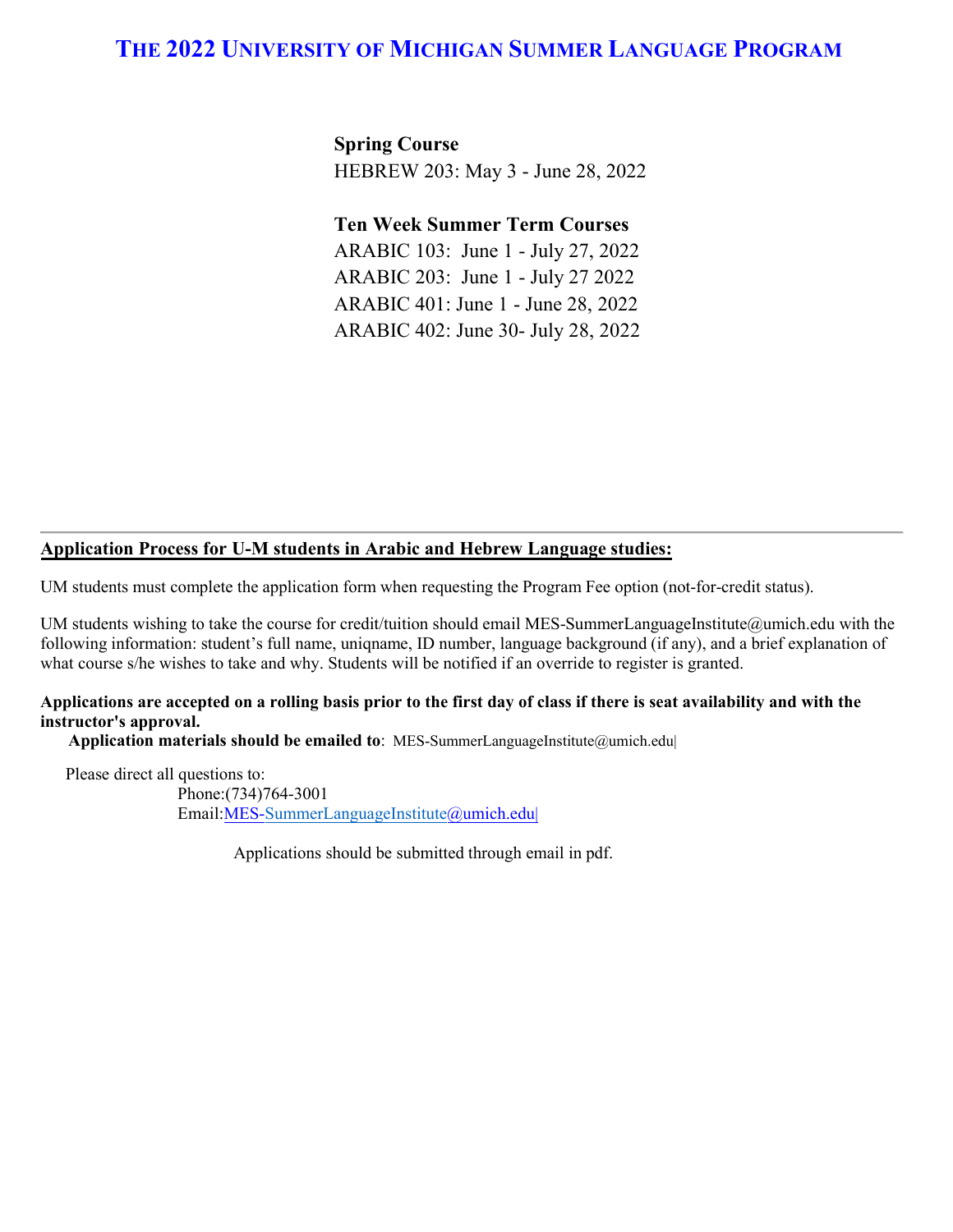*Students admitted for the Program Fee (not-for-credit) Option:*

- Payments must be made by credit card. This is the only form of payment we can accept under the current circumstances. Details about how to make your credit card payment will be included in your acceptance communication.
- Program Fees are not paid through Student Accounts or UM-Sponsors.
- Please note it is the responsibility of the student to ensure that payment is made.
- If a third party will be covering the cost of the program fee it is the responsibility of the student
- to ensure that payments are made in a timely manner. All other questions should be directed to the language department.
- •

Please note: Students choosing the Program Fee option *should not* register for the language course through Wolverine Access. Students enrolled in the Program Fee Option will receive a Certificate of Attendance upon the successful completion of the course (grade of C- or better). Course credits will not appear on a transcript and will not be transferable to other universities. Undergraduate students considering this option are strongly encouraged to discuss this decision with their academic advisor prior to applying.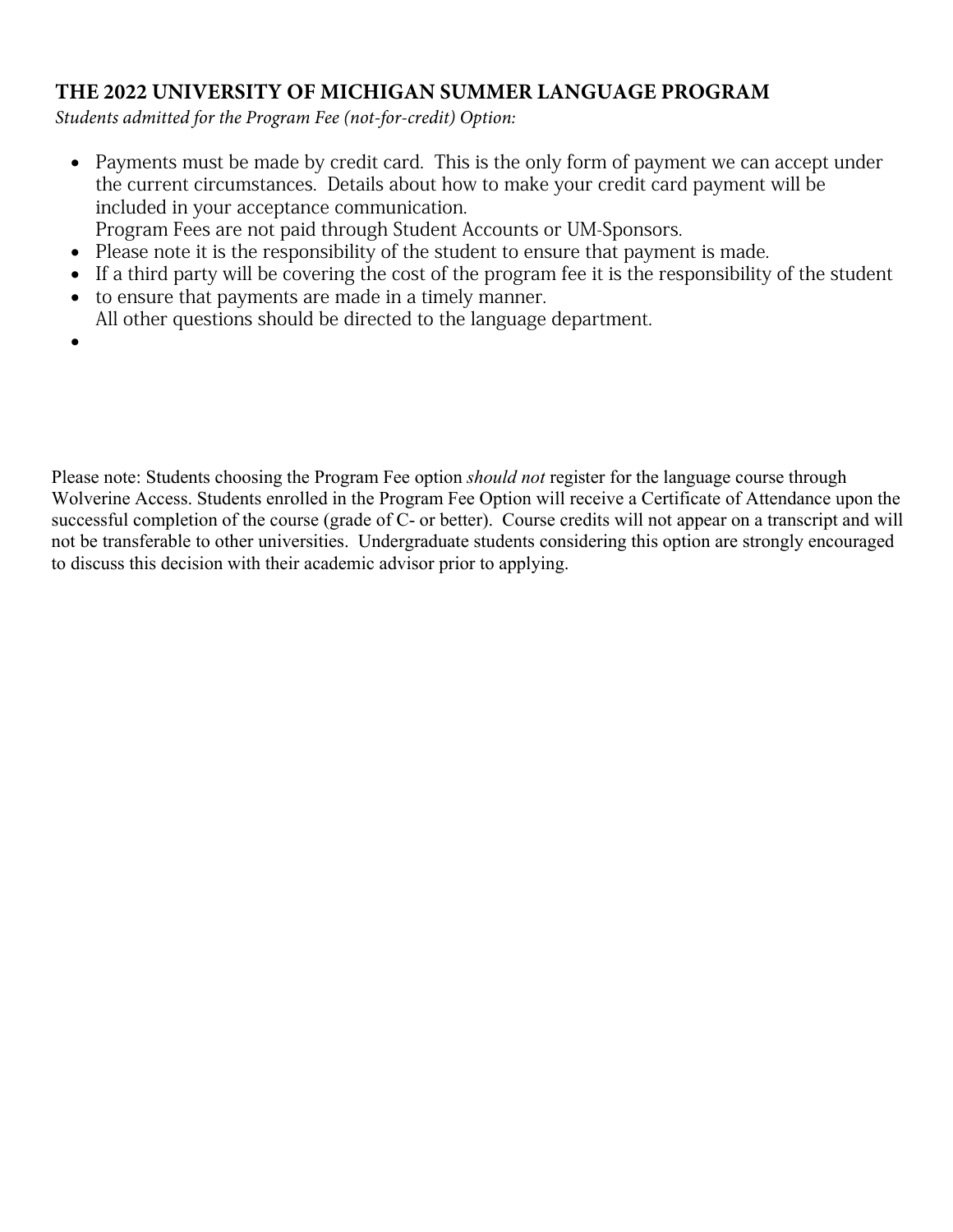## **PROGRAM FEE APPLICATION FOR UM STUDENTS**

| 1. Name          |                      |                                                         | 2. UM ID                                                                                                                                                                                                                                                                                                 |
|------------------|----------------------|---------------------------------------------------------|----------------------------------------------------------------------------------------------------------------------------------------------------------------------------------------------------------------------------------------------------------------------------------------------------------|
|                  | (Last)               | $\overline{(\text{First})}$ (First)                     | (Middle Initial)                                                                                                                                                                                                                                                                                         |
| 2. Applying for: |                      |                                                         |                                                                                                                                                                                                                                                                                                          |
|                  |                      | HEBREW 203 (May 3-June 28)                              | ARABIC 103: Intensive Elementary Arabic I & II (June $1 -$ July 27)<br>ARABIC 203: Intensive Intermediate Arabic I & II (June $1 -$ July 27)<br>ARABIC 401/402: Advanced Arabic I & II (June $1 -$ June 28) / (June 30 - July 28)                                                                        |
|                  |                      | 3. Permanent Address- including city and zip code:      |                                                                                                                                                                                                                                                                                                          |
|                  |                      |                                                         | Cell<br>Home                                                                                                                                                                                                                                                                                             |
|                  |                      |                                                         |                                                                                                                                                                                                                                                                                                          |
|                  |                      | 7. E-mail address: <u>___________________@umich.edu</u> |                                                                                                                                                                                                                                                                                                          |
|                  |                      |                                                         |                                                                                                                                                                                                                                                                                                          |
|                  |                      | 9. For which term were you admitted to U-M?             |                                                                                                                                                                                                                                                                                                          |
|                  |                      |                                                         | 10. In which U-M School/College are you currently enrolled                                                                                                                                                                                                                                               |
|                  | Graduate: Department |                                                         | Undergraduate: Senior Junior Sophomore Freshman<br>Pre-candidate $\lceil$<br>Candidate Masters                                                                                                                                                                                                           |
| 11. Check one:   |                      |                                                         | a. I wish to take this course for credit (you will be required to register by the first day of class) $OR$<br>b. I wish to take this course as a non-credit Program Fee student (you will receive a Certificate of<br>Attendance rather than a transcript after the successful completion of the course) |
|                  |                      | I certify that the above statements are true.           |                                                                                                                                                                                                                                                                                                          |

|  | Student's Signature |  |  |  |
|--|---------------------|--|--|--|
|--|---------------------|--|--|--|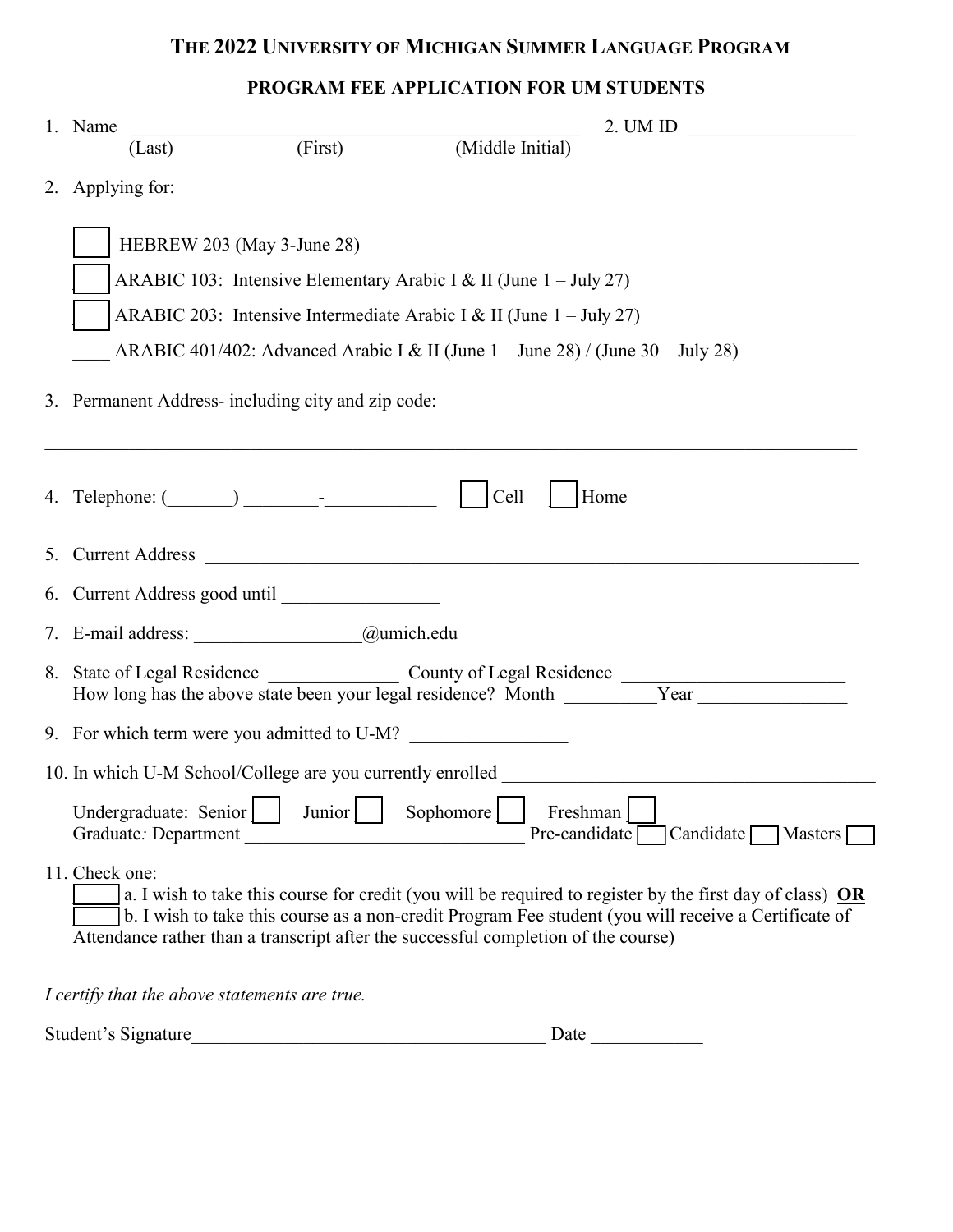### **THE 2022 UNIVERSITY OF MICHIGAN SUMMER LANGUAGE INSTITUTE**

### **LANGUAGE REPORT FOR UM STUDENTS (Only required for applying to 200-level or higher courses.)**

This form must to be sent by the recommender to

**Application materials should be emailed to**: MES-SummerLanguageInstitute@umich.edu|

Please direct all questions to: Phone:(734)764-3001 Email:MES-SummerLanguageInstitute@umich.edu|

Applications should be submitted through email in pdf.

#### **Applications are accepted on a rolling basis until the first day of class.**

.

*Name of Applicant: Name of Language Teacher:*

Applicant: sign here to waive your right of access to the information below.

Position/Title:

Dept./Institution:

Title of course(s) applicant plans to take:

If this evaluation is not based on courses you taught to the applicant, please indicate how your evaluation was determined (e.g., "by means of a test," "through daily contact," etc.).

 $\_$  ,  $\_$  ,  $\_$  ,  $\_$  ,  $\_$  ,  $\_$  ,  $\_$  ,  $\_$  ,  $\_$  ,  $\_$  ,  $\_$  ,  $\_$  ,  $\_$  ,  $\_$  ,  $\_$  ,  $\_$  ,  $\_$  ,  $\_$  ,  $\_$  ,  $\_$  ,  $\_$  ,  $\_$  ,  $\_$  ,  $\_$  ,  $\_$  ,  $\_$  ,  $\_$  ,  $\_$  ,  $\_$  ,  $\_$  ,  $\_$  ,  $\_$  ,  $\_$  ,  $\_$  ,  $\_$  ,  $\_$  ,  $\_$  ,

 $\_$  , and the contribution of the contribution of the contribution of the contribution of  $\mathcal{L}_\text{max}$ 

Language teacher's signature **Example 2018** and the set of the set of the set of the set of the set of the set of the set of the set of the set of the set of the set of the set of the set of the set of the set of the set o

| Language courses you taught to applicant |  |  |  |  |
|------------------------------------------|--|--|--|--|
| Course title                             |  |  |  |  |
| Specific language or dialect taught      |  |  |  |  |
| Number of weeks in course                |  |  |  |  |
| Number of contact hours per week         |  |  |  |  |
| <b>Textbook or teaching materials</b>    |  |  |  |  |

| Applicant's Language Abilities: Check the appropriate box in each category: "I" is the lowest level; "5" is the highest. |                                                              |  |  |  |  |  |
|--------------------------------------------------------------------------------------------------------------------------|--------------------------------------------------------------|--|--|--|--|--|
|                                                                                                                          |                                                              |  |  |  |  |  |
| <b>Speaking and Listening</b>                                                                                            | Aural Comprehension<br>Fluency of Self-Expression            |  |  |  |  |  |
|                                                                                                                          | Vocabulary Control<br>Pronunciation                          |  |  |  |  |  |
| Reading                                                                                                                  | Grasp of Grammar<br>Knowledge of Vocabulary<br>Reading Speed |  |  |  |  |  |
| Writing                                                                                                                  | Vocabulary Control<br>Control of Sentence Structure          |  |  |  |  |  |

**Indicate any special linguistic strengths or weaknesses:**

**How does this student compare with others at the same level?**

**Please feel free to supplement your comments or provide other pertinent information on the back of this sheet.**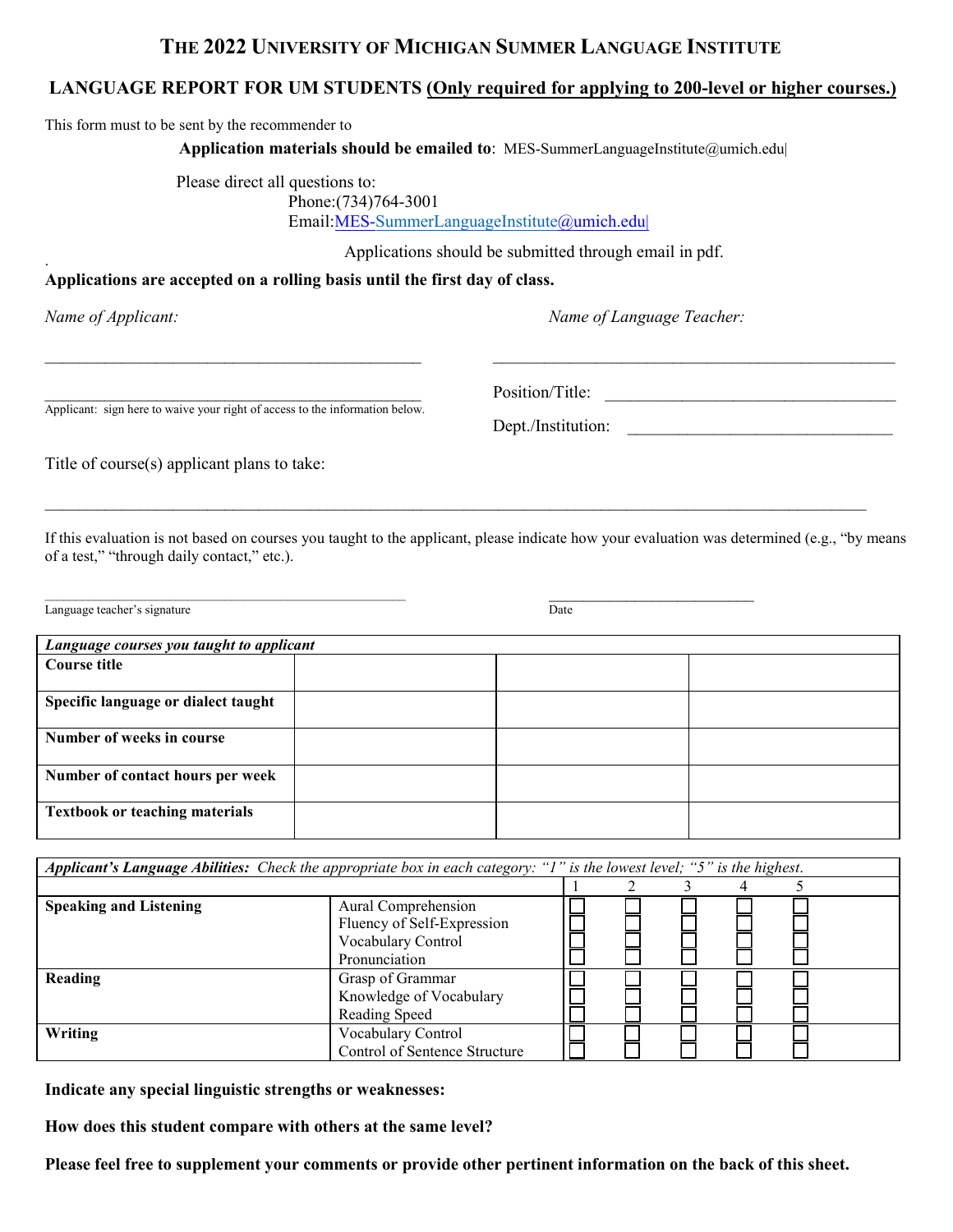#### **RECOMMENDATION FOR UM STUDENT**

This form must to be sent by the recommender to:

**Application materials should be emailed to**: MES-SummerLanguageInstitute@umich.edu|

 $\_$  , and the contribution of the contribution of the contribution of the contribution of  $\mathcal{L}_\text{max}$ 

Please direct all questions to: Phone:(734)764-3001 Email:MES-SummerLanguageInstitute@umich.edu|

Applications should be submitted through email in pdf.

#### **Applications are accepted on a rolling basis until the first day of class.**

*Name of Applicant: Name of Recommender:*

Applicant: sign here to waive your right of access to the information below.

\_\_\_\_\_\_\_\_\_\_\_\_\_\_\_\_\_\_\_\_\_\_\_\_\_\_\_\_\_\_\_\_\_\_\_\_\_\_\_\_\_\_\_\_ Position/Title: \_\_\_\_\_\_\_\_\_\_\_\_\_\_\_\_\_\_\_\_\_\_\_\_\_\_\_\_\_\_\_\_\_\_

Dept./Institution:

Title of course(s) applicant plans to take:

Evaluation background: If this evaluation is not based primarily on courses you taught to the applicant, please indicate how your evaluation was determined (e.g., "through daily contact," etc.). If necessary, please use the back of this form to supplement your comments or for any additional information.